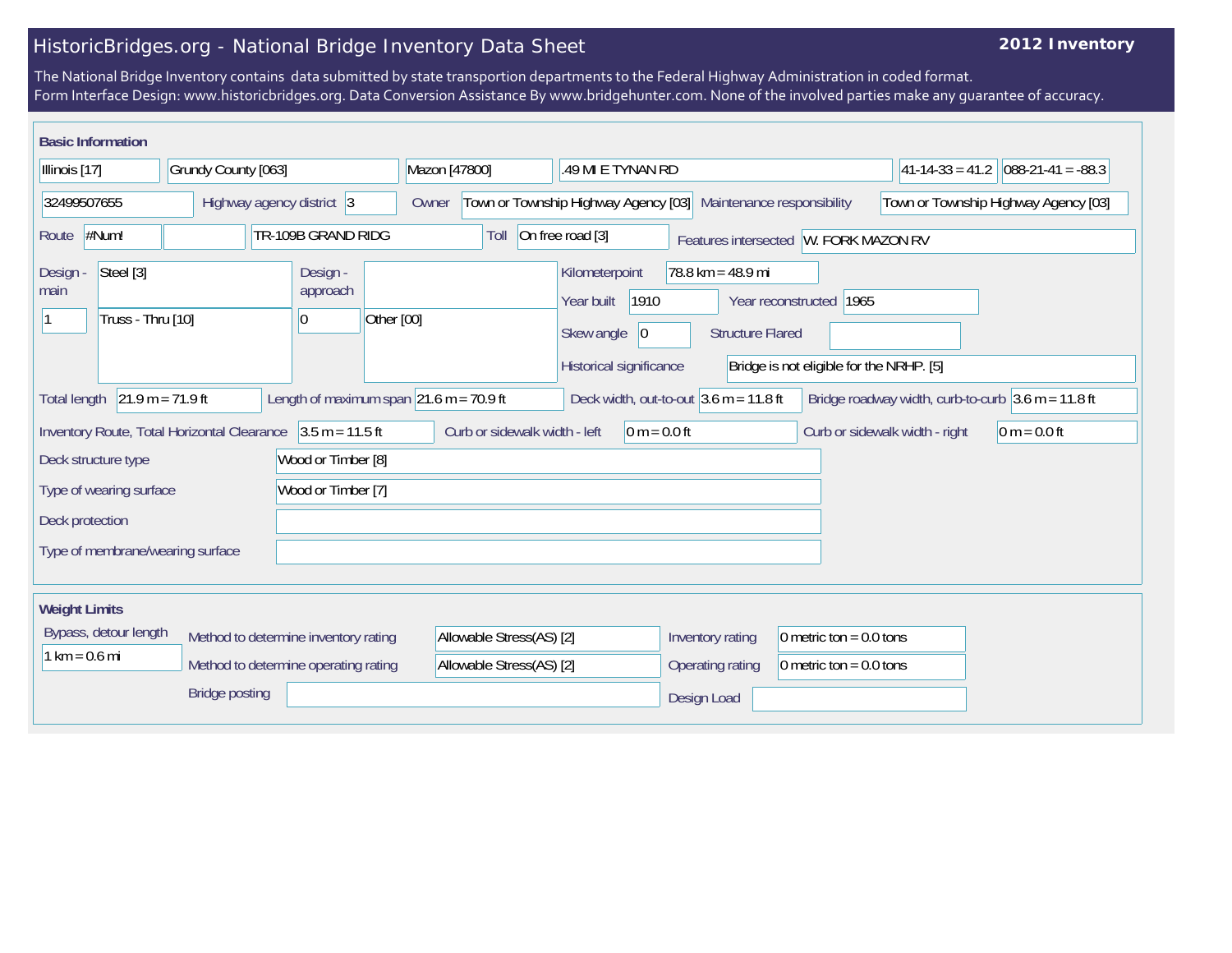| <b>Functional Details</b>                                                                                                              |                                                                                                                                       |  |  |  |  |  |
|----------------------------------------------------------------------------------------------------------------------------------------|---------------------------------------------------------------------------------------------------------------------------------------|--|--|--|--|--|
| Average daily truck traffi<br>Average Daily Traffic<br>$ 10\rangle$                                                                    | Year 2010<br>2032<br>Future average daily traffic<br> 11<br>%<br>Year                                                                 |  |  |  |  |  |
| Road classification<br>Local (Rural) [09]                                                                                              | Approach roadway width<br>$7.9 m = 25.9 ft$<br>Lanes on structure  1                                                                  |  |  |  |  |  |
| Direction of traffic One lane bridge for 2 - way traffic [3]<br>Type of service on bridge Highway [1]<br>Bridge median                 |                                                                                                                                       |  |  |  |  |  |
| No parallel structure exists. [N]<br>Parallel structure designation                                                                    |                                                                                                                                       |  |  |  |  |  |
| Waterway [5]<br>Type of service under bridge                                                                                           | 0 <br>Navigation control<br>Lanes under structure                                                                                     |  |  |  |  |  |
| Navigation horizontal clearance $ 0 = N/A$<br>Navigation vertical clearanc<br>$0 = N/A$                                                |                                                                                                                                       |  |  |  |  |  |
|                                                                                                                                        | Minimum vertical clearance over bridge roadway<br>99.99 m = $328.1$ ft<br>Minimum navigation vertical clearance, vertical lift bridge |  |  |  |  |  |
|                                                                                                                                        | Minimum lateral underclearance reference feature Feature not a highway or railroad [N]                                                |  |  |  |  |  |
| Minimum lateral underclearance on right $ 0 = N/A$                                                                                     | Minimum lateral underclearance on left $0 = N/A$                                                                                      |  |  |  |  |  |
| Minimum vertical underclearance reference feature Feature not a highway or railroad [N]<br>Minimum Vertical Underclearance $ 0 = N/A $ |                                                                                                                                       |  |  |  |  |  |
| Appraisal ratings - underclearances N/A [N]                                                                                            |                                                                                                                                       |  |  |  |  |  |
|                                                                                                                                        |                                                                                                                                       |  |  |  |  |  |
|                                                                                                                                        | <b>Repair and Replacement Plans</b>                                                                                                   |  |  |  |  |  |
| Type of work to be performed                                                                                                           | Work to be done by contract [1]<br>Work done by                                                                                       |  |  |  |  |  |
| Replacement of bridge or other structure because<br>of substandard load carrying capacity or substantial                               | 90000<br>Bridge improvement cost<br>9000<br>Roadway improvement cost                                                                  |  |  |  |  |  |
| bridge roadway geometry. [31]                                                                                                          | 28.7 m = $94.2$ ft<br>Length of structure improvement<br>Total project cost<br>135000                                                 |  |  |  |  |  |
|                                                                                                                                        | Year of improvement cost estimate                                                                                                     |  |  |  |  |  |
|                                                                                                                                        | Border bridge - state<br>Border bridge - percent responsibility of other state                                                        |  |  |  |  |  |
|                                                                                                                                        | Border bridge - structure number                                                                                                      |  |  |  |  |  |